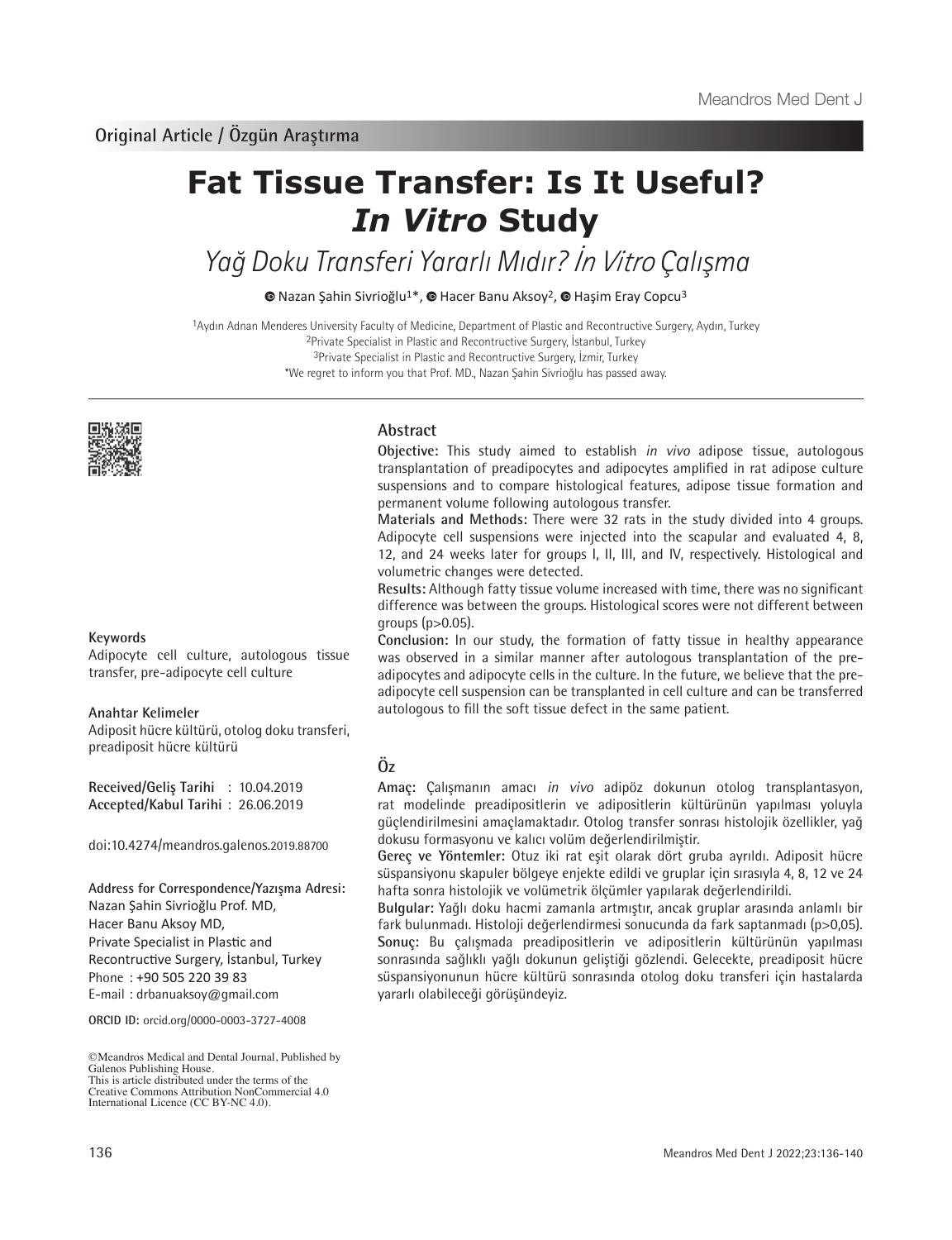# **Introduction**

The use of fat grafting to instigate changes in body structure was a new procedure in the  $20<sup>th</sup>$  century. Neuber (1) reported first individual fat graft in 1893 (2). Lexer (3) demonstrated the use of autogenous fat from abdomen to fill malar and zygomatic arch depression (4). Autologous fat transfer decreased until the procedure re-emerged in the late 80s. It is linked to the application of suction lipectomy commonly used in body shaping (5).

The goal of autogenous fat transfer includes the achievement of precisely controlled and noticeable change in contour with viable cells to maintain this improvement over the patient's lifetime with a decreased complication rate.

For this study, an animal model was designed to determine the cell type that would contribute most to the formation of adipose tissue with most persistence.

The aim of this study was to establish *in vivo*  adipose tissue, autologous transplantation of preadipocytes and adipocytes amplified in rat adipose culture suspensions and to compare. histological features, adipose tissue formation and permanent volume following autologous transfer.

# **Materials and Methods**

Adnan Menderes University Animal Experiments Local Ethics Committee approval was obtained for this study (approval number: 045, date: 25.09.2008). In our study, we used primary culture protocol of adipocyte precursor cells described by Vanessa van (6). A total of 32 adult male Wistar albino rats (350- 450 gr) were used.

# **Experimental Design**

The study consists mainly of five stages;

Stage I: Preparation of culture mediums to be used in the cell culture protocol.

Stage II: Taking fat tissue samples from rats.

Stage III: Passing through various operations in the cell culture protocol of fatty tissue samples. Isolating, reproducing and differentiation of a portion of the cells in the adipocytes of the precursor fat cells.

Stage IV: Autologous implantation of the preadipocytes and adipocytes cell suspensions replicated in the culture environment.

Stage V: Evaluation of injection sites periodically.

#### **Preparation of Culture Mediums**

Cell culture media, chemicals and culture materials were obtained from Sigma (Sigma, St. Louis, MO), Serva (Serva, Heidelberg, Germany) and Biochrom (Biochrom AG, Berlin, Germany).

# **Stage I**

Basal media: Dulbecco modified eagle medium and Ham's F-12 solution were mixed equally in volume. 15 mmol (mM) 4-(2-Hydroxy Ethyl)-1-Piperazine ethane sulfonic acid, 14 mM NaHCO<sub>3</sub>, 33  $\mu$ mol ( $\mu$ M) biotin and 17 µM D-pantotenat were added. The mixture was filtered and the PH value was set to 7.4.

Saline solution with phosphate-buffered (PBS): The form of a tablet shaped solution was made according to the manufacturer's recommendations.

Collagenase solution: Collagenase (0.251 U/mg), %2 bovine serum albumin and PBS are prepared with pH 7.4.

Erythrocyte lysis buffer: 155 mM NH<sub>4</sub>Cl, 5.7 mM  $K_2$ HPO<sub>4</sub>, 0.1 mM ethylene diamine tetra acetic aside are mixed. Sterilized by filtration.

Inoculation media: The basal media was prepared with the addition of gentamicin (50 mg/mL) and 10% fetal beef serum.

Basal pre-adipocyte culture media: First, insulin, Tri-iodo-l-thyroxin and transfer of stock solutions were prepared. Tri-iodo-l-tyrosin 1 mM solution, 1 mol (m) was alkalised with NaOH, and in the 50% concentration of ethylene hydroxide, 2 µM was diluted into the stock solution.

Twenty-two µM insulin for insulin stock solution was created within 10 MM HCl. Transferrin stock solution was prepared within 1 mg/mL distillate water. The stock solutions were sterilized by filtration. In the basal media, the basal preadipocyte culture medium was created by adding insulin (66 nm), tri-iodo-lthyroine (1 nM), transfer (10 µg/mL) and gentamicin (50 µg/mL) from the prepared stock solutions.

Preadipocyte differentiation media: First, Isobutyl-Methylxsantine (IBMX), hydrocortisone and troglitazon stock solutions were prepared. IBMX stock solution; 20 mM IBMX and Na<sub>2</sub>CO<sub>3</sub> were alkalised. The 0.1 mM hydrocortisone stock solution was prepared in the ethylene hydroxide in 50%. The Troglitazone stock solution was prepared in dimethylsulfoxide, which is 1 mg/mL. With the addition of 0.5 mm IBMX, hydrocortisone (100 nM) and troglitazon (1  $\mu$ g/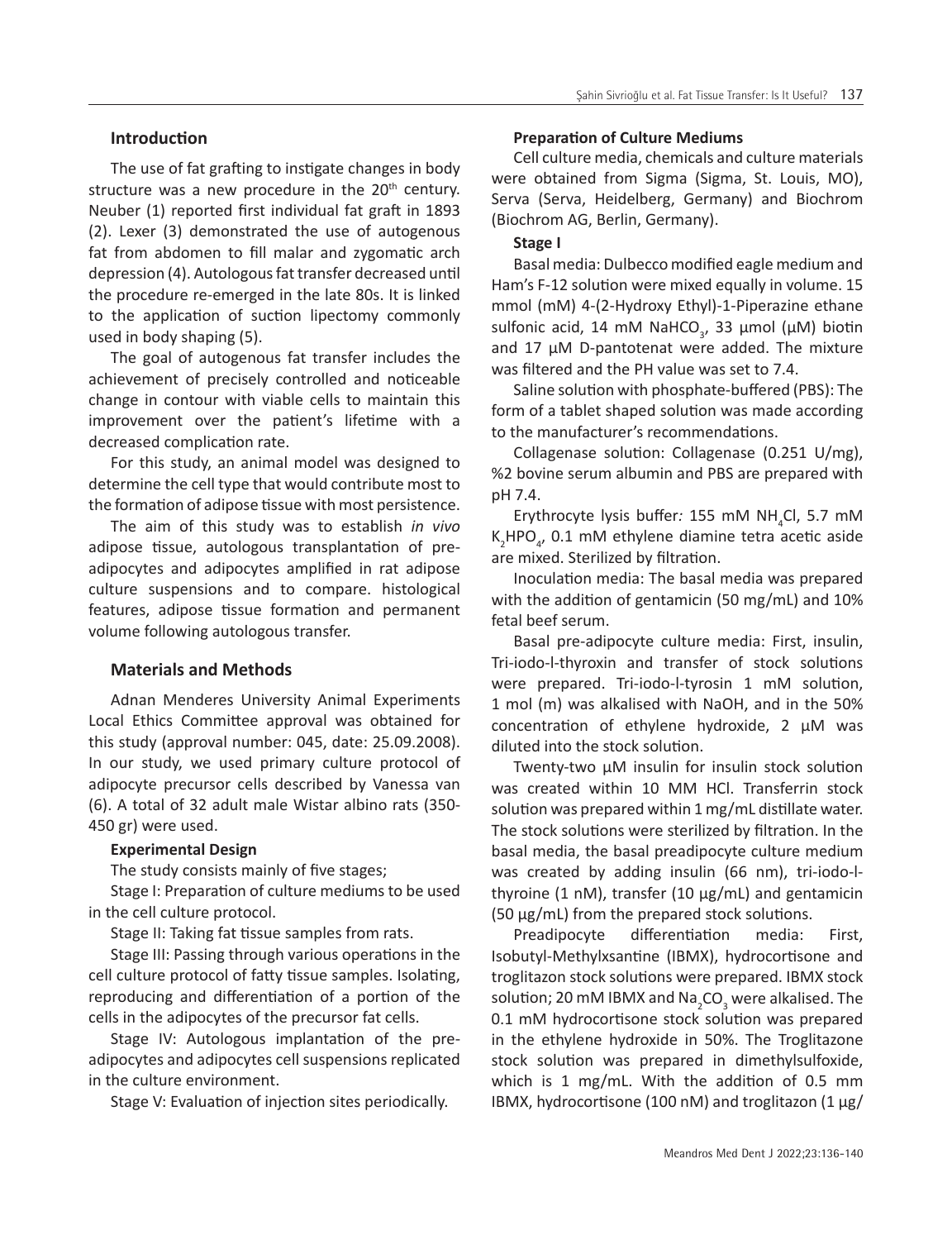mL) to the basal preadipocyte culture medium, the preadipocyte differensiation medium was obtained.

#### **Stage II**

The study created 4 groups of 8 rats in each group, with a total of 32 adult male Wistar albino rats (350- 450 gr weight). All rats had intramuscular 5 mg/kg xylasine applied and were put to sleep with 50 mg/kg ketamine injection.

By entering approximately 2 centimeters of vertical incision on the abdominal skin, the right epididymal region was reached with dissection and 2 grams of fat tissue was obtained from the fat pillow in the periepididymal region.

#### **Stage III**

After cell isolation, a sample of 20 µl was taken from the cell suspension and was suspended with an equal amount of Trypan blue, and the 10 µl of the mixture was transferred to thoma, and the x100 magnification was counted as live cells in a large square*.* After the cell count, the cell suspensions prepared from the fat samples of each rat were divided into two groups, with 1 million cells/mL for the production of preadipocytes and adipocytes.

The cells were transferred to the culture records to be the inoculation density 30,000-50,000 cell/cm<sup>2</sup>. About 10 mL inoculation medium was added. For optimal cell adhesion; the cells were incubating at 37 °C in the incubation medium for 16-24 hours with a 5% CO2 rate in the incubator.

Basal preadipocyte culture medium was added to the environment for the production of preadipocytes in first group culture records. The preadipocyte differential media was added to the environment to provide the preadipocyte differentiation media in the second group of cultural plaques.

 $10x10<sup>5</sup>$  cell, were suspended with PBS, and 1 mL of cell suspensions were prepared for injection.

#### **Stage IV**

In the injection of cell suspensions, the animal model developed by Marler et al. (7) was referenced. Second anaesthesia was given to the rats, and under sterile conditions, the scapula regions were shaved bilaterally. 1 mL preadipocytes cell suspension was gently injected in the right and left scapula region.

According to the evaluation of the animals after the injection, 8 rats were divided into four groups in each group:

 $-1$ <sup>st</sup> group: This group was evaluated 4 weeks after injection (n=8).

- 2<sup>nd</sup> group: This group was evaluated 8 weeks after injection (n=8).

- 3<sup>rd</sup> group: This group was evaluated 12 weeks after injection (n=8).

- 4<sup>th</sup> group: This group was evaluated 24 weeks after injection (n=8).

#### **Stage V**

First, the right scapular area was evaluated in the preadipocyte cell injection site in the region and the implants were reached in the gap between panniculus carnosus and paralumbar fascia and the visible whitefat tissue formations were excised. Excised material was evaluated by histo-pathology (Table 1).

# **Statistical Analysis**

The data was analyzed with Kruskal-Wallis ANOVA and Dunn's multiple comparison post-test. Statistical analyses were performed using SPSS software, version 22.0 (IBM Corporation, Armonk, New York, United States). P<0.05 value was accepted as statistically significant.

# **Results**

#### **Volume Evaluation**

Although the volume of the resulting fat samples increases by time, there is no statistically significant difference between the groups (p>0.05) (Table 2,3).

| Table 1. Evaluation score system by histopathology |                      |                          |                    |  |  |
|----------------------------------------------------|----------------------|--------------------------|--------------------|--|--|
| <b>Criteria</b>                                    | <b>Score</b>         |                          |                    |  |  |
|                                                    | $\bf{0}$             | 1                        | $\overline{2}$     |  |  |
| <b>Necrosis</b>                                    | None                 | Low                      | Enlarged           |  |  |
| <b>Fibrosis</b>                                    | <b>None</b>          | Low                      | Enlarged           |  |  |
| Vascularity                                        | High                 | Normal                   | Low                |  |  |
| Cyst appearance                                    | None                 | Microcyst                | Macrocyst          |  |  |
| Intensity of mast cell                             | Low<br>$(0-10$ cell) | Normal<br>$(11-20$ cell) | High<br>(>20 cell) |  |  |

| Table 2. Preadiposit-volume changes by time |                                 |                                     |                                    |  |  |  |
|---------------------------------------------|---------------------------------|-------------------------------------|------------------------------------|--|--|--|
|                                             | Mean ± SD<br>(cm <sup>3</sup> ) | <b>Median</b><br>(cm <sup>3</sup> ) | Minimum-maximum<br>$\text{(cm}^3)$ |  |  |  |
| Group I                                     | $0.67 \pm 0.16$                 | 0.66                                | $0.42 - 0.89$                      |  |  |  |
| Group II                                    | $0.70 \pm 0.27$                 | 0.63                                | $0.45 - 1.32$                      |  |  |  |
| Group III                                   | $0.76 \pm 0.07$                 | 0.76                                | $0.66 - 0.88$                      |  |  |  |
| Group IV                                    | $0.88 \pm 0.52$                 | 0.68                                | $0.43 - 2.10$                      |  |  |  |
| SD: Standard deviation                      |                                 |                                     |                                    |  |  |  |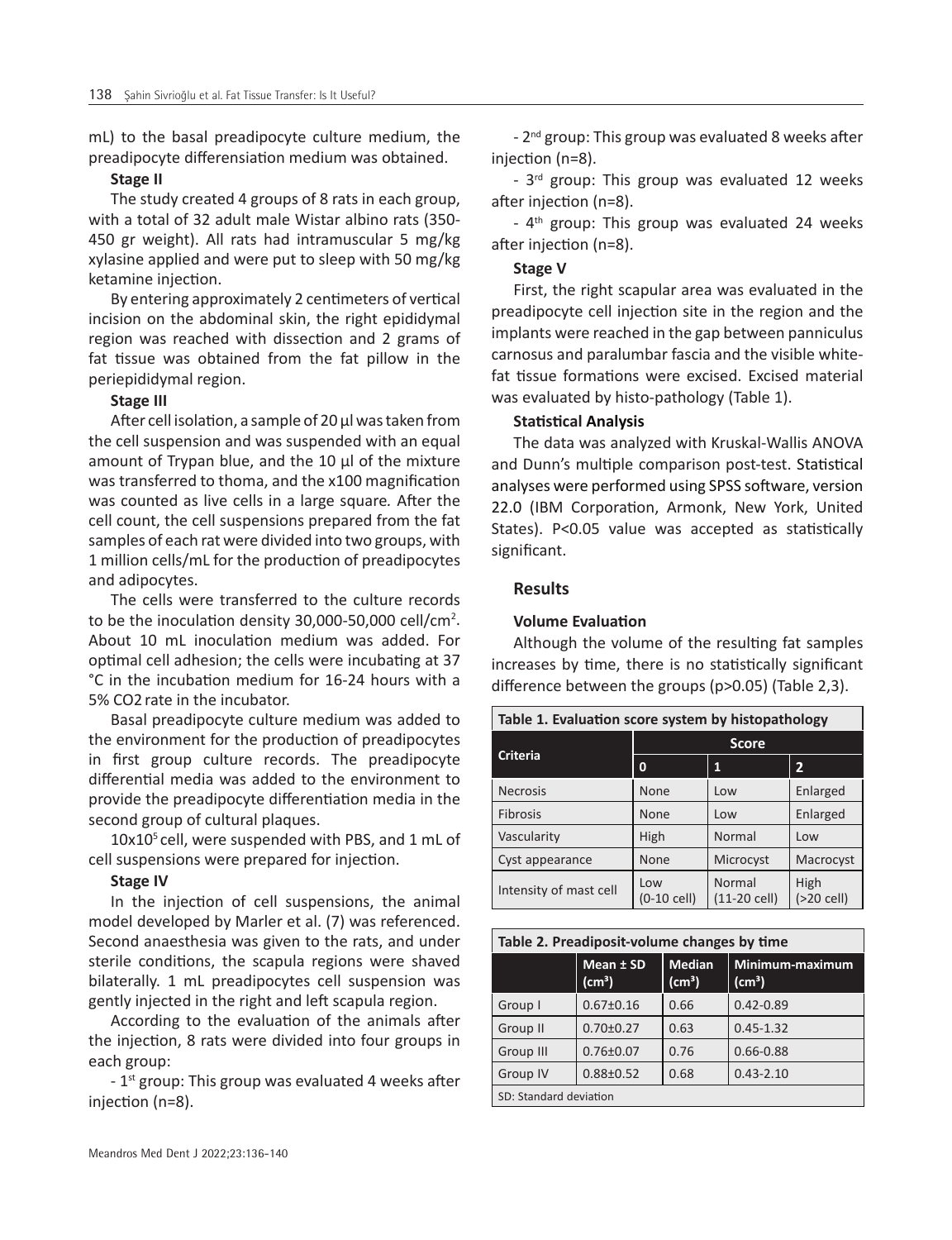#### **Histopathologic Evaluation**

Compared to the total scores; although the average total scores had increased among the groups by the evaluation time, there was no statistically significant difference between the groups (p>0.05) (Table 3,4).

| Table 3. Preadipocyte-Histopathologic scores evaluation |                 |               |                     |  |  |
|---------------------------------------------------------|-----------------|---------------|---------------------|--|--|
|                                                         | Mean ± SD       | <b>Median</b> | Minimum-<br>maximum |  |  |
| Group I                                                 | $2.71 \pm 1.50$ | 3.0           | $1.0 - 5.0$         |  |  |
| Group II                                                | $2.88 \pm 0.64$ | 3.0           | $2.0 - 4.0$         |  |  |
| Group III                                               | $3.38 \pm 0.92$ | 3.0           | $2.0 - 5.0$         |  |  |
| Group IV                                                | $3.50 \pm 1.60$ | 4.0           | $1.0 - 5.0$         |  |  |
| SD: Standard deviation                                  |                 |               |                     |  |  |

| Table 4. Adipocyte-histopathologic scores evaluation |                 |               |                     |  |  |
|------------------------------------------------------|-----------------|---------------|---------------------|--|--|
| Group                                                | Mean ± SD       | <b>Median</b> | Minimum-<br>maximum |  |  |
| Group I                                              | $4.71 \pm 0.76$ | 5.0           | $4.0 - 6.0$         |  |  |
| Group II                                             | 4.75±0.89       | 4.5           | $4.0 - 6.0$         |  |  |
| Group III                                            | $4.75 \pm 1.28$ | 4.5           | $3.0 - 7.0$         |  |  |
| Group IV                                             | $5.25 \pm 1.28$ | 5.0           | $4.0 - 7.0$         |  |  |
| SD: Standard deviation                               |                 |               |                     |  |  |

#### **Discussion**

In our study, fatty tissue formation with healthy appearance was observed in similar ways after autologous transplantation of preadipocyte and adipocyte cells in the culture. The preadipocyte injected 1 mL cell suspension volume was noted to retain an average of 88% at the end of 6 months. In the adipocyte injection group, a significant decrease in volume was observed in the early period and only 38% of the volume injected at the end of 6 months could be preserved. It was revealed that the adipocyte differencing (AD) of the preadipocytes *in vivo* was successful. The resulting hypoxic environment in the early period after transplantation was more durable than the adipocytes and the volume of the fatty tissue obtained was more stable.

Torio-Padron et al. (8) showed that in the first 3-4 weeks, progressive graft absorption is observed and then the implant volume and its shape remains constant. Their experiment showed, under microscopic examination, the presence of well-organized fat tissue, even at the end of 6 months. Inflammatory response, tissue necrosis and cyst formation were not detected. The new tissue was stable for nine months. As the concentration of cells increased, the formation of fatty tissue was detected.

Some researchers argue that the provision of *in vitro* AD of preimplantation preadipocytes will increase adipose tissue regeneration (9). For this reason, the preadipocytes were reproduced on synthetic or natural polymer scaffolds and *in vivo* adipose tissue was attempted to be created with the implant. However, although new tissues were formed, AD was not satisfactory (10).

Cho et al. (9) demonstrated a reduction of at least 30% in the volume of implants in all groups at the end of the sixth week. The preadipocyte implantation, conducted with AD, increased vascularity and *in vivo* adipogenesis in comparison to the differentiation of preadipocytes. One of the most important components of the histopathologic scoring system we developed is the evaluation of vascularity intensity. In groups, which were given the culture of preadipocyte injections, a significant increase in the vascularity was observed in all groups. It is thought that when the preadipocytes are exposed to ischemia, it increases vascularization by secreting angiogenic factors and stimulating growth factors (11). In the adipocyte injection group in the culture, the first group has a significantly less vein density and at the end of the  $6<sup>th</sup>$  month, an increase in the formation of new veins was noted. We believe that failure to create adequate vascular support following the ischemic environment initially exposed by adipocytes, is responsible for a significant reduction in the fat tissue volumes obtained from the first groups.

#### **Conclusion**

In our study, the formation of fatty tissue in healthy appearance was observed in similar ways after autologous transplantation of the preadipocytes and adipocytes cells in the culture. In the future, we believe that the preadipocyte cell suspension can be transplanted in cell culture and can be transferred as autologous to fill the soft tissue defect in the same patient.

### **Acknowledgement**

This article is dedicated to the memory of our dear colleague Nazan Şahin Sivrioglu Prof. MD, passed away while the article was in the publication process.